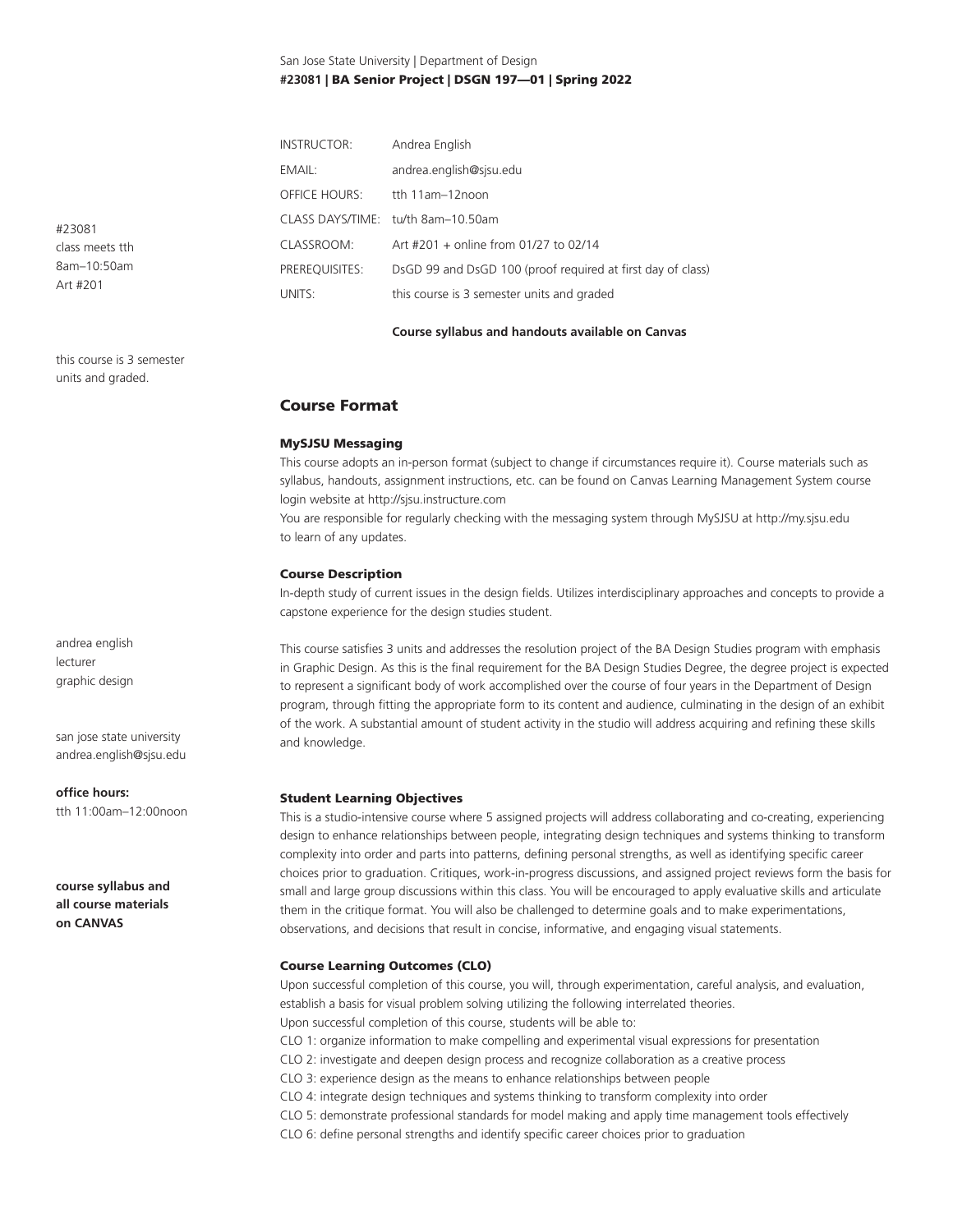San Jose State University | Department of Design **#23081** | BA Senior Project | DSGN 197—01 | Spring 2022

#### Required Texts / Readings

- *Navigating a Sea Change,* Lauralee Alben, 2002 at http://www.seachangedesign.com/navigating\_a\_sea\_change.pdf
- Sea Change Design Institute at http://seachangedesign.com/
- Born to Create*, Laurale Alben, 2020 (video recorning on Canvas)*

#### **Suggested Books**

- The Elements of Typographic Style Robert Bringhurst ISBN-13: 978-0881792126
- The Universal Traveler: a Soft-Systems guide to creativity, problem-solving, and the process of reaching goals Don Koberg and Jim Bagnall ISBN-13: 978-1-56052-679-7
- Introduction to Graphic Design Methodologies and Processes: Understanding Theory and Application, John Bowers, John Wiely & Sons, Inc., Canada. ISBN-13: 978-0470504
- It's Not How Good You Are, Its How Good You Want to Be Paul Arden, Phaidon Press, USA ISBN-10: 0714843377
- Design Matters: Portfolios 01: An Essential Primer for Today's Competitive Market Maura Keller, Rockport Publishers, USA ISBN-10: 1592536026

#### Technology Requirements

Students are required to have an electronic device (laptop, desktop or tablet) with a camera and built-in microphone. SJSU has a free equipment loan program available for students. Students are responsible for ensuring that they have access to reliable Wi-Fi during class. If students are unable to have reliable Wi-Fi, they must inform the instructor, as soon as possible. See Learn Anywhere website for current Wi-Fi options on campus.

## **Other technology requirements / equipment / material**

- 1. Portable computer with software—adobe CC and fonts (required)
- 2. Ink-jet Printer color (11"x17" recommended)
- 3. Sketchbook
- 4. Reliable Data Backup
- 5. Cutting Mat approximately 18"x24"; metal ruler; "x-acto" knife; access to a digital camera; pencils

#### **Expenses (this is not a course fee)**

Estimated cost for semester course related supplies/materials is \$200 and will vary according to the individual.

#### Course Requirements and Assignments

**Increasingly, the contemporary role of the designer includes not simply that of form-giver but also problem-solver.** Consequently, designers need the ability to creatively examine complex issues, and the content and information that is developed from these examinations, must be given form. The purpose of this course is to introduce the students to a design model that sees design as the conscious planning and meaningful action that creates relationship to humanity, nature, spirit, and time.

**Through two intensive workshops, lectures and hands-on projects**, students will explore and discover a broader context in which to practice design. They will use design thinking and techniques to help them see, analyze, synthesize, and visualize. Through an intensive experience in how to design intentions, meaningful actions that source from their true sense of purpose and passion, they will gain a greater awareness and a deeper understanding of the role of design in their lives and their work.

#23081 class meets tth 8am–10:50am Art #201

this course is 3 semester units and graded.

andrea english lecturer graphic design

san jose state university andrea.english@sjsu.edu

**office hours:**

tth 11:00am–12:00noon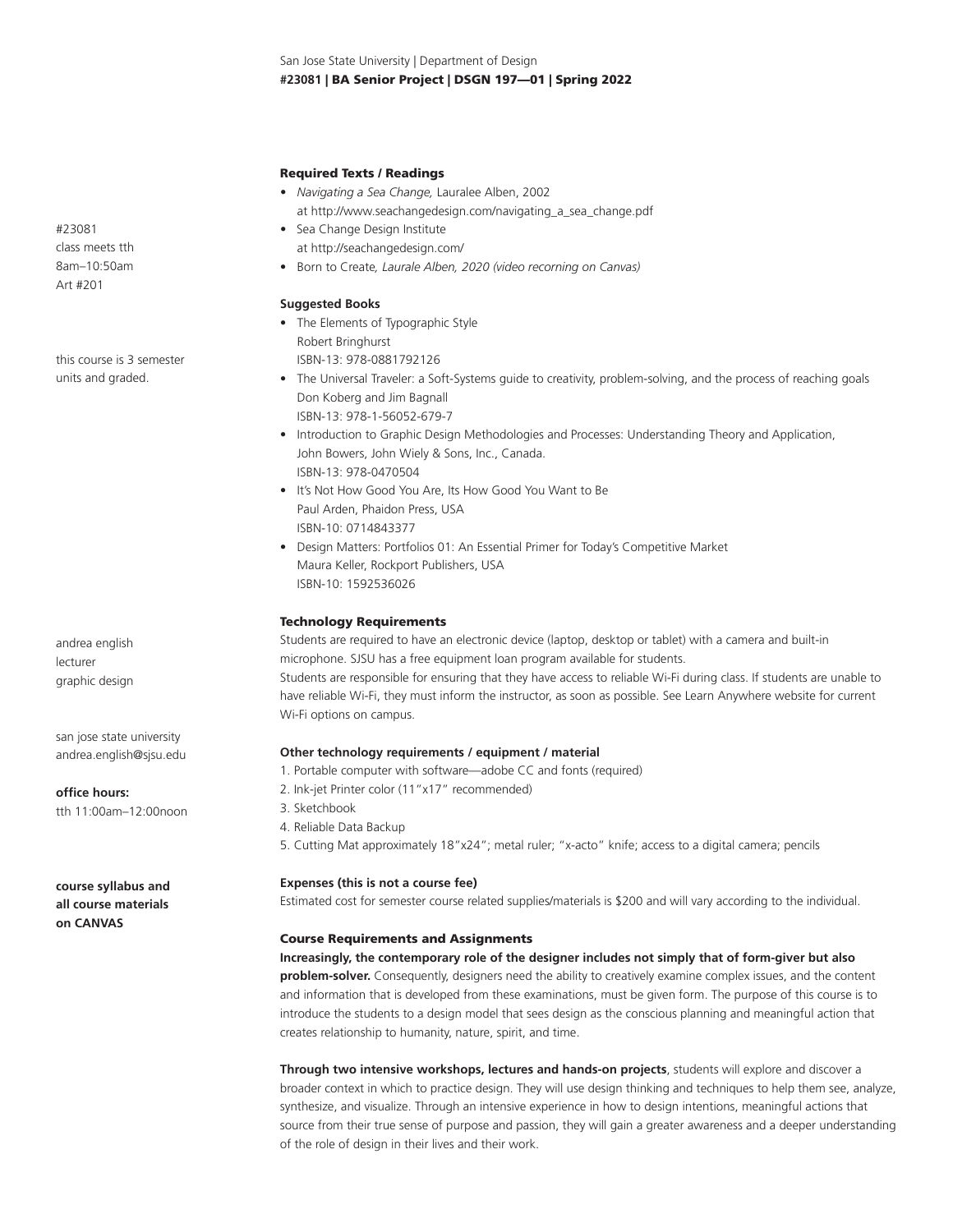**Five major projects will be assigned**. Several preliminary presentations leading up to each final project will be required. The fifth project will be due on the last day of class and is independently designed outside class.

Success in this course is based on the expectation that students will spend, for each unit of credit, a minimum of 45 hours over the length of the course (normally three hours per unit per week) for instruction, preparation/ studying, or course related activities, including but not limited to internships, labs, and clinical practica. Other course structures will have equivalent workload expectations as described in the syllabus.

*Note: students are expected to be familiar or to independently make themselves familiar with basic digital graphics applications or any applications pertinent to their projects, as these will not be taught in class. In-class work days will be scheduled, however a formidable amount of out-of-class work will also be necessary.* 

#### Final Examination or Evaluation

Each project will be graded upon completion and assigned a letter grade according to the University policy—A through F. Late projects are subject to an F unless prior arrangements have been made (health, family emergency, etc.) An incomplete will only be granted to students with documented extenuating circumstances e.g. debilitating illness, family emergency etc. Semester projects cannot be re-done for re-evaluation, no exceptions.

## Process Evaluation (Thumbnails and various options) **Project 1–4: Total possible points: 300**

Final Evaluation **Project 1–5: Total possible points: 300**

- **Problem solving skills CLO 1–4**
- **Form giving skills CLO 1–4**
- **Presentation skills CLO 2, 5 and 6**
- **Participation and Preparation CLO 2–6**

**The semester grade will be weighted according to the following percentages:**

**20%: Project 1:** Total possible points (process and final): 600 **20%: Project 2:** Total possible points (process and final): 600 **20%: Project 3:** Total possible points (process and final): 600 **20%: Project 4:** Total possible points (process and final): 600 **10%: Project 5:** Total possible points: 300 10%: Workshops/other: Total possible points: 300

NOTE: According to University Policy F15-12, Students are expected to attend all meetings for the courses in which they are enrolled as they are responsible for material discussed therein and active participation is frequently essential to ensure maximum benefit to all class members. In some cases, attendance is fundamental to course objectives; for example, students may be required to interact with others in the class. Attendance is the responsibility of the student. Participation may be used as a criterion for grading when the parameters and their evaluation are clearly defined in the course syllabus and the percentage of the overall grade is stated.

#### Grading Information

All assignment are graded, therefore you should do your best on them or your course grade will be adversely affected. It is very important to complete all projects because:

1) Each develops a skill necessary for successful completion of projects.

2) Missing a portion of these projects can lower your course grade substantially.

#23081 class meets tth 8am–10:50am Art #201

this course is 3 semester units and graded.

andrea english lecturer graphic design

san jose state university andrea.english@sjsu.edu

**office hours:** tth 11:00am–12:00noon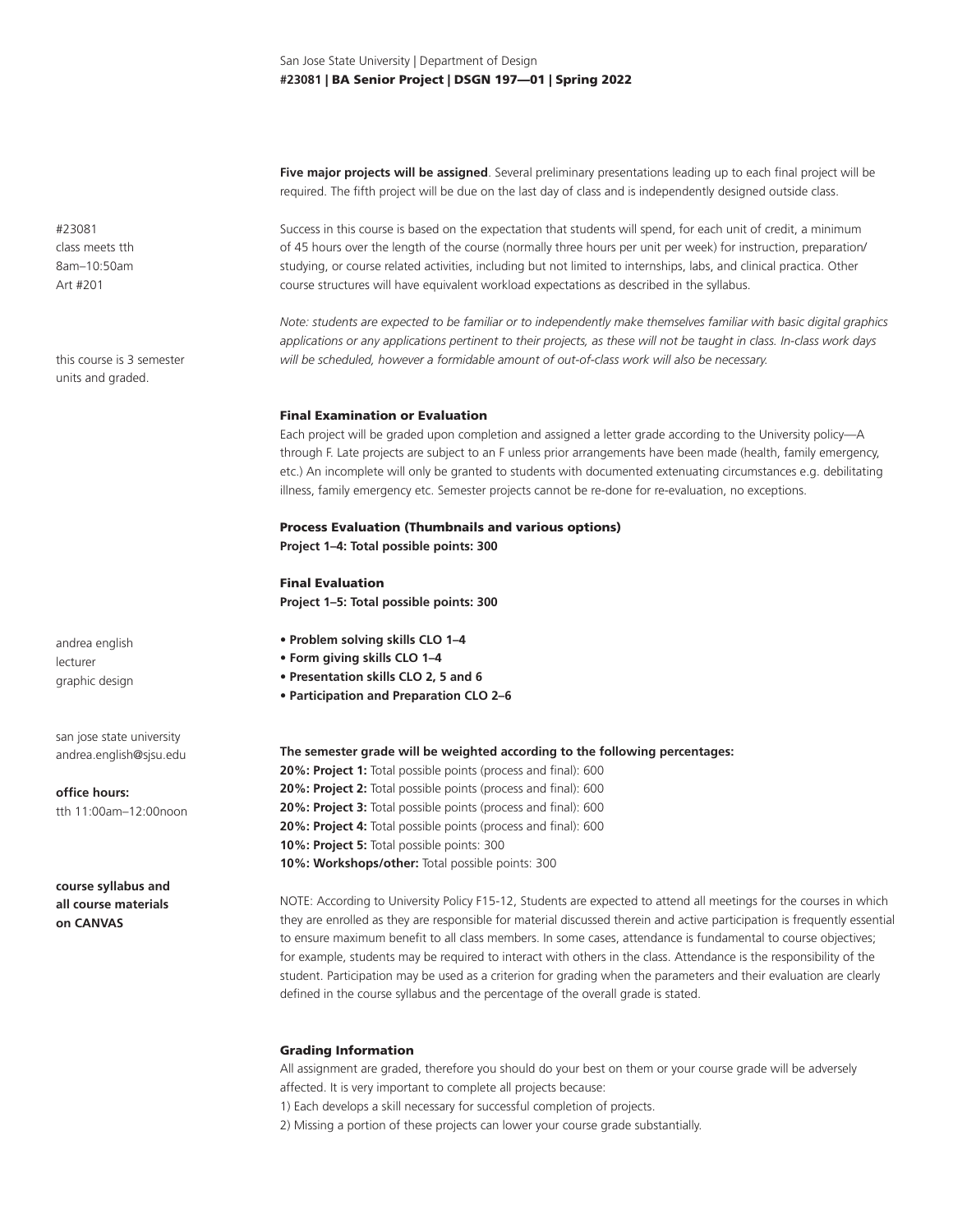## San Jose State University | Department of Design **#23081** | BA Senior Project | DSGN 197—01 | Spring 2022

#### **Determination of Grades**

A plus = 98%–100% = Superior work, all criteria have been surpassed in a distinguished manner  $A = 94\% - 97\% =$  Superior work, all criteria have been surpassed A minus = 90%–93% Student consistently delivers creative and high-quality work and demonstrates the ability to explore a wide range

of alternative options as well as the ability to make intelligent and informed decisions on the final solution. Student is able to refine final solutions to instructor feedback. Student shows the ability to communicate ideas clearly and completely, both visually and verbally. Well-crafted and informed arguments support any and all design decisions. All projects are complete and on time. Student demonstrates a strong, engaged effort in work and in class. Student maintains at all times a positive attitude and commitment towards the profession, classmates, the instructor and their own development. Student participates in all regularly scheduled classes. Overall, student meets and exceeds the requirements of the course.

## B plus = 87%–89%

 $B = 84\% - 86\% =$  Very good work, all criteria have been met B minus = 80%–83%

Student demonstrates an above average effort in all areas. Work is complete and demonstrates no craft or technical problem areas. Student shows the ability to communicate decent rationale for design decisions and demonstrates improvement in all areas of professional development as a designer. Student maintains a positive attitude and involvement in all coursework and class activities.

C plus = 77%–79%  $C = 74\% - 76\% =$  Adequate, average work C minus = 70%–73%

Student produces the minimum work required at an average quality level and provides basic explanations for design decisions. Student demonstrates a basic understanding of the principles presented in class and may have some craft and technical problem areas. Student demonstrates average participation in all regularly scheduled classes.

D plus =  $67\% - 69\%$  $D = 64\% - 66\% =$  Meeting minimum work required at below average quality D minus = 60%–63% Student produces the minimum work required at below average quality and demonstrates little understanding of the principles

 $F = 0\% - 59\% =$  Failure to meet the course requirements

Student demonstrates a lack of understanding of the basic principles discussed in class and is unable to convey creative and craft and technical ability as required. Student has little or no involvement in class discussions, repeatedly misses deadlines or critiques, and demonstrates little commitment to learning and their own development. Student shows little participation and/or is consistently late for class.

**AIGA SF Fellow Lauralee Alben** is scheduled to give a **guest lecture on "Creativity"** for all DSGN197 students on **Wednesday, February 9th at 6pm online in our zoom classroom**. The scheduled Sea Change Design Process workshops on **02/15, 02/17, and 03/24** are mandatory participation as they lay the contextual foundation for project 2 and 3 and therefore strongly drive the content and quality of the projects.

#23081 class meets tth 8am–10:50am Art #201

this course is 3 semester units and graded.

andrea english lecturer graphic design

san jose state university andrea.english@sjsu.edu

**office hours:** tth 11:00am–12:00noon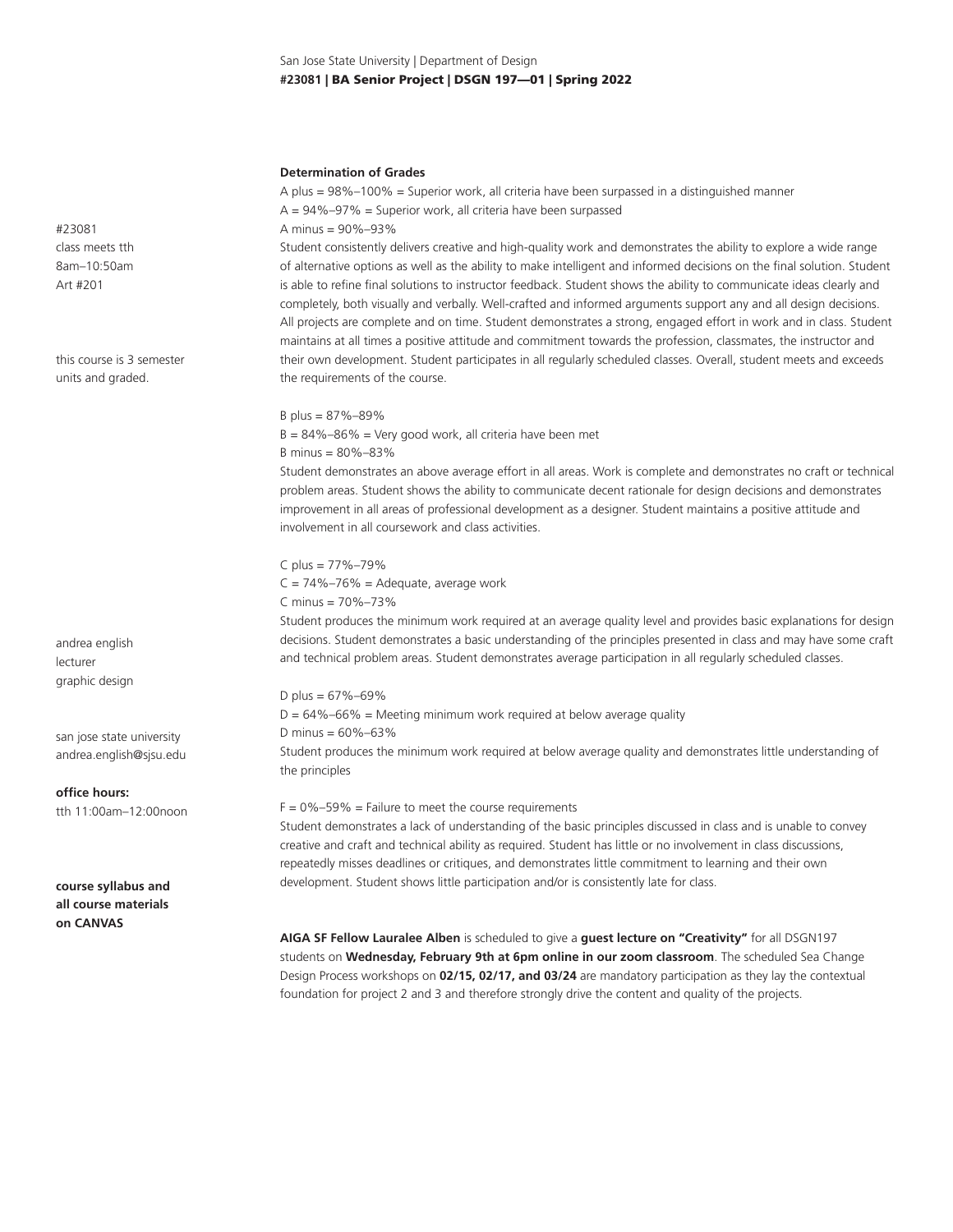#23081 class meets tth 8am–10:50am Art #201

this course is 3 semester units and graded.

andrea english lecturer graphic design

san jose state university andrea.english@sjsu.edu

**office hours:** tth 11:00am–12:00noon

**course syllabus and all course materials on CANVAS**

## **Deadlines**

No extensions will be given except in cases of documented emergencies, serious illness. If such a circumstance should arise, please contact the instructor as early as possible and be ready to provide documentation.

## **Late Assignments**

It is essential that you keep up with the course work and submit all assignments in a timely manner. Assignments will lose a full letter grade for each day late. Graded assignments more than 3 days late will not be accepted. In such cases, a grade of zero credit will be entered.

#### **Extra Credit**

Out of general fairness to all students, there will be no opportunities for extra credit projects given in this class.

## Classroom Protocol

- Masks are required during class at all times.
- No eating or drinking during class. You will have to step outside of the building to do that.
- Be on time and remain in class until class is over.
- Phones off or on vibrate mode.
- Laptops are to be used for course related purposes only.
- No electronic device use not directly pertaining to your participation. (loose participation points)
- No personal talking during critiques
- No spray-mount adhesive spraying in the class.
- No cutting on tabletops.

## University Policies

Per University Policy S16-9 (http://www.sjsu.edu/senate/docs/S16-9.pdf), relevant information to all courses, such as academic integrity, accommodations, dropping and adding, consent for recording of class, etc. is available on Office of Graduate and Undergraduate Programs' Syllabus Information web page at http://www.sjsu.edu/gup/syllabusinfo/

#### Important links

**Design Lectures Series:** https://www.sjsu.edu/design/dsgnlectures.php **SJSU IT Serice Desk:** https://www.sjsu.edu/it/support/service-desk/index.php **SJSU IT Equipment Loaning:** https://www.sjsu.edu/it/services/academic-tech/equipment-loaning/index.php **Free Adobe Creative Cloud for Students:** https://www.sjsu.edu/ecampus/software-tools/teaching-tools/videocreative/adobe/students.php **Book a study room at the library:** https://booking.sjlibrary.org/reserve/king **Order free testing kits at:** https://www.covidtests.gov **Campus COVID-19 resources:** https://www.sjsu.edu/healthadvisories/resources/campus-resources/index.php **Schedule an on-campus COVID-19 testing:** https://www.sjsu.edu/medical/services/covid-testing.php **Vaccination verification process and policy:** https://www.sjsu.edu/healthadvisories/vaccination.php **Academic or personal support at Spartan Support Network:** https://www.sjsu.edu/peerconnections/programs/ support-network.php **University grading policy:** https://catalog.sjsu.edu/content.php?catoid=12&navoid=4099 **Office of the Registrar's calendar:** https://www.sjsu.edu/registrar/calendar/spring-2022.php